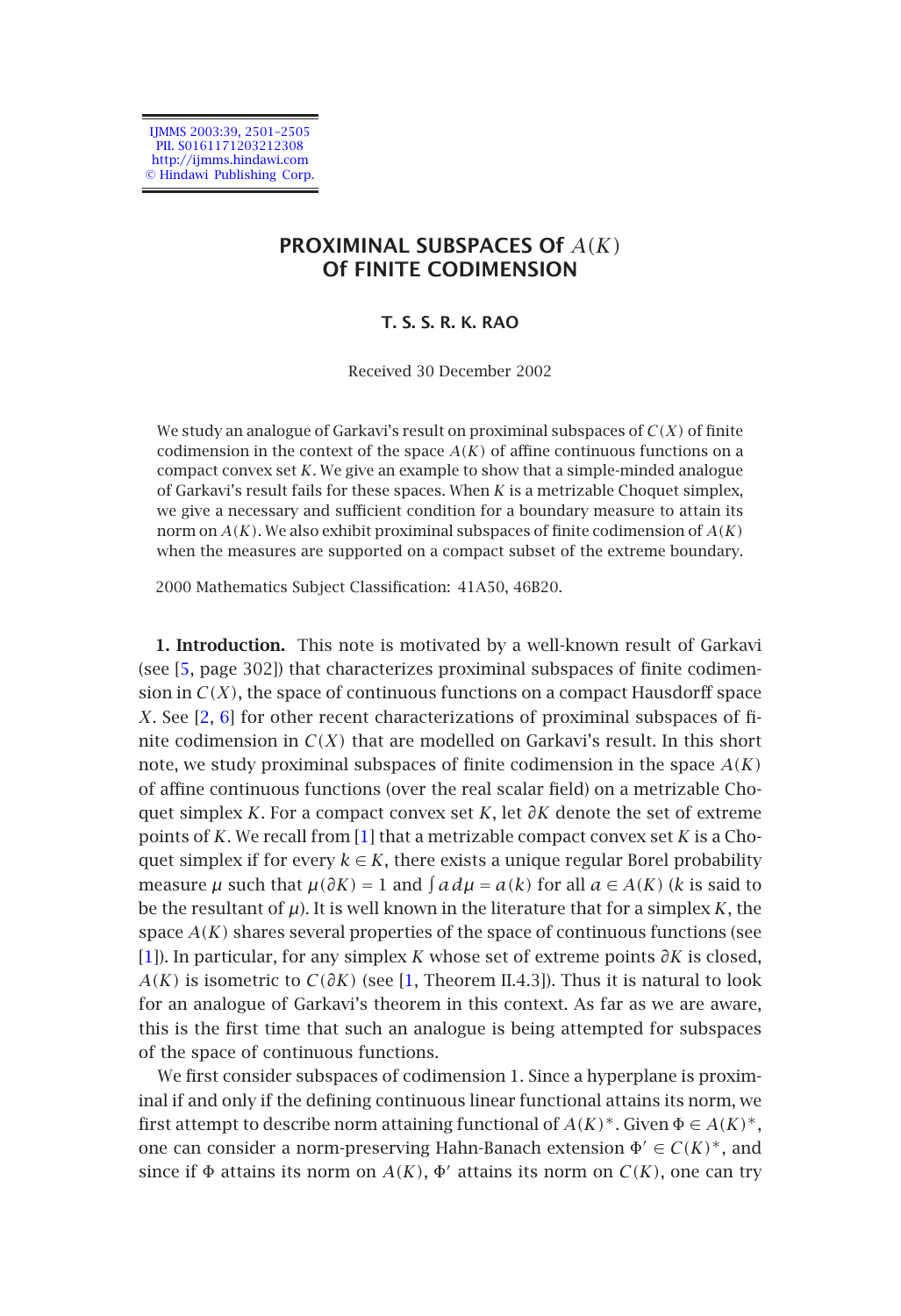2502 T. S. S. R. K. RAO

to apply Garkavi's result. In general, as the extension is not unique, this procedure does not give much information about  $\Phi$ . However, if one restricts the extension to the so-called boundary measures (we identify  $C(K)^*$  via the Riesz representation theorem with the space of regular Borel measures  $M(K)$  on  $K$ ), it follows from [1, Lemm[a I](#page-4-3)[I.3](#page-4-4).5] that the restriction map  $\beta$  :  $C(K)^* \rightarrow A(K)^*$  is one-to-one and onto on the space of boundary measures. Thus it is reasonable to investigate analogues of Garkavi's result for subspaces of finite codimension described by boundary measures.

We start with an example of a simplex space and subspaces of codimension 1 and 2 described by boundary measures that are not proximinal but the corresponding subspaces in the spa[ces](#page-4-0) of continuous functions are proximinal. For a metrizable Choquet simplex *K*, we give a necessary and sufficient condition for a boundary measure to attain its norm on *A(K)* extending Garkavi's result in this case. We refer to  $[1, 4]$  for all the concepts of convexity theory that we will be using here.

**MAIN RESULT.** Let *X* be a compact Hausdorff space. For a  $\mu \in C(X)^*$ , let supp  $\mu$  denote the smallest closed subset of *X* such that  $|\mu|(\text{supp}\,\mu) = ||\mu||$ . Let *G* ⊂ *C*(*X*) be a subspace of codimension *n*. Suppose *G*<sup>⊥</sup> = span{ $\mu_1$ ,..., $\mu_n$ }. We first recall Garkavi's result [5, Theorem 2.2, page 302].

**Theorem 1.1** ([Ga](#page-4-3)rkavi)**.** *In order that G be proximinal, it is necessary and sufficient that the following three conditions be satisfied.*

- (1) *For every*  $0 \neq \mu \in G^{\perp}$ , supp $\mu$  *admits a Hahn decomposition into two closed sets* supp  $\mu^+$  *and* supp  $\mu^-$  = supp  $\mu \setminus \text{supp }\mu^+$ *.*
- (2) *For every pair of nonzero measures*  $\mu$  *and*  $\nu$  *in*  $G^{\perp}$ *, the set* supp  $\mu \setminus \text{supp } \nu$ *is closed.*
- (3) *For every pair of nonzero measures*  $\mu$  *and*  $\nu$  *in*  $G^{\perp}$ *, the measure*  $\mu$  *is absolutely continuous with respect to the measure ν on the set* supp*µ.*

We recall from [1] that when *K* is metrizable,  $\partial K$  is a  $G_{\delta}$  set and boundary measures are precisely those measures  $\mu$  for which  $|\mu|(\partial K) = ||\mu||$ . For a Banach space  $Y$ , we denote by  $Y_1$  its closed unit ball.

The following example is to show that a simple-minded analogue of Garkavi's theorem is not valid in the case of  $A(K)$ . We first look at the case of codimension 1. Thus only condition (1) of the above theorem need to be considered. In what follows, we will be using the Hahn decomposition of the support of a norm attaining measure given by the above theorem and the structure of the sets that is contained in the proof of the theorem as given in [5].

**EXAMPLE 1.2.** Let  $A = \{f \in C(\mathbb{N} \cup \{\infty\}) : f(\infty) = \sum (1/2^n) f(n)\}$ , where  $\mathbb{N} \cup$ {∞} is the one-point compactification of N. Then *A* is an *A(K)* space where *K* is the state space of *A* with *∂K* = N and it can be easily seen that *K* is a metrizable Choquet simplex. Note that if a measure  $\mu \in A^*$  attains its norm on *A*, then it attains it on the continuous function space and hence, if  $\mu$  is supported on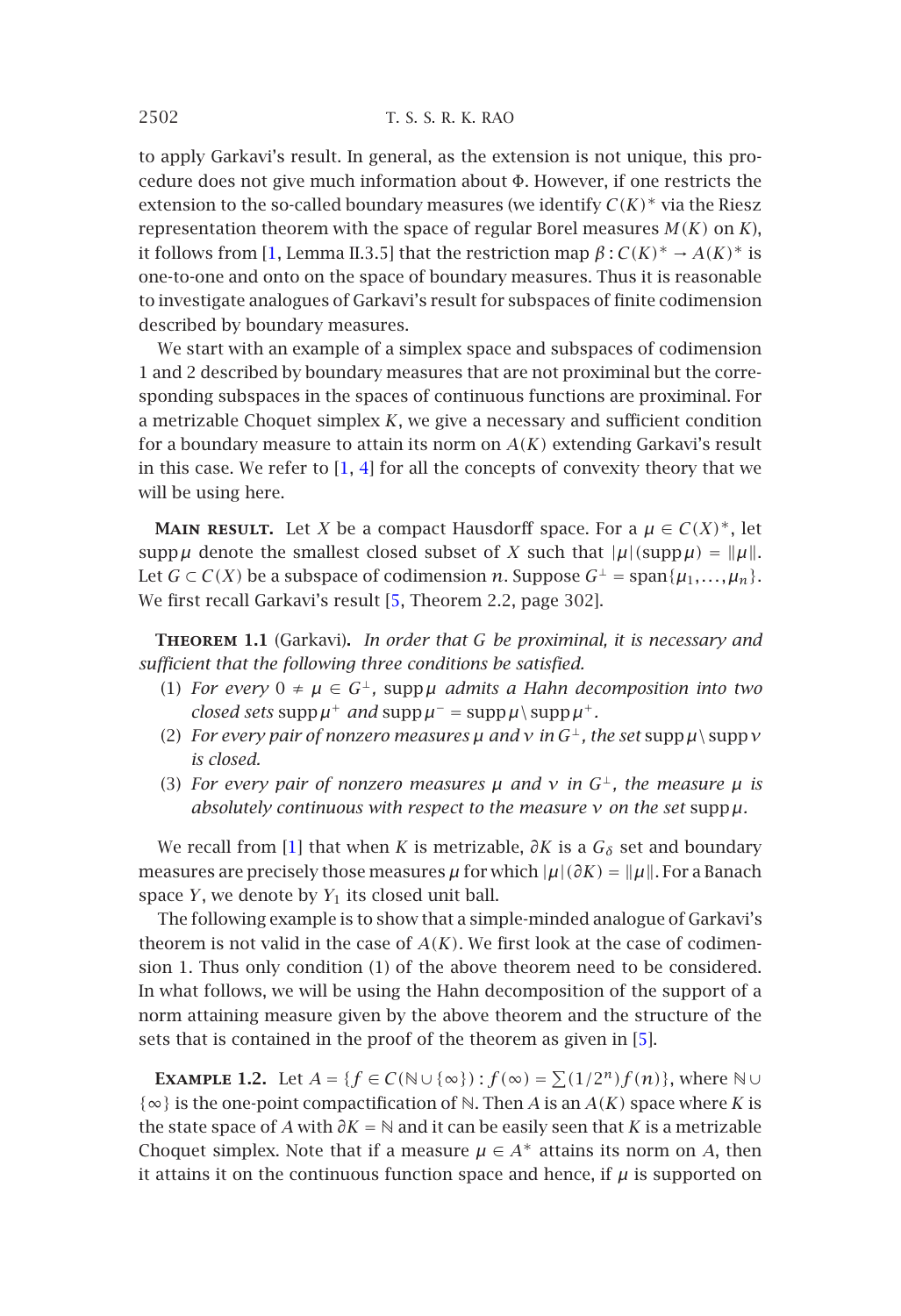#### PROXIMINAL SUBSPACES OF *A(K)* OF FINITE CODIMENSION 2503

an infinite subset **A** of N, Garkavi's theorem gives a Hahn decomposition of **A**∪{∞} = *B*∪*C*, disjoint closed sets, say, *C* finite, *B* infinite containing ∞.

It is easy to see that a finitely supported boundary measure  $\mu$  attains its norm on *A* if and only if it attains its norm on the continuous function space *C(*N∪ {∞}*)*.

Now we will show that if a boundary measure  $\mu \in A^*$ , supported on an infinite subset of  $\mathbb{N}$ , attains its norm on *A*, then  $\mu$  is either a positive or negative measure, that is, one of the sets in Garkavi's decomposition is empty[. T](#page-4-0)hus one can easily give examples (see below) of boundary measures that attain their norm on the continuous function space but not on *A*.

Let  $\mu = \sum \alpha_i \delta(i)$  be such that each  $\alpha_i \neq 0$  and  $\sum |\alpha_i| = 1$  (same proof works if infinitely many  $\alpha_i$ 's are nonzero). If  $||f|| = 1 = \sum \alpha_i f(i)$ , then  $|f(i)| = 1$  for every *i*, and since  $f \in A$ , *f* is identically 1 or −1. Thus  $\mu$  is positive or negative.

We further note that if  $\mu$  and  $\nu$  are two independent boundary measures attaining their norm, if one of them is infinitely supported, we can choose an *α* so that *µ*+*αν* takes both positive and negative values. Since for any subspace *M* of finite codimension, every vector in  $M^{\perp}$  attains its norm (see [5, Lemma III.1.1, page 292]), we conclude that *M* cannot have measures of the above kind.

As an illustration, take  $\mu = \sum (1/2^n) \delta(n+1)$  and  $\nu = \delta(1)$ . Since  $\mu$  and  $\nu$  are mutually singular, for any  $\alpha$ , it is easy to see that  $\mu + \alpha \nu$  attains its norm on *C(*N∪ {∞}*)* but *µ*−*ν* does not attain its norm on *A*.

Let  $\phi = \delta(\infty)$ , which is not a boundary measure for *A*. It is easy to see that  $\ker(\mu) \cap \ker(\nu) = \ker(\phi) \cap \ker(\nu)$ . Thus this subspace of codimension 2 in *A* contains two independent boundary measures of the above form, hence is not a proximinal subspace. As  $\mu$  and  $\nu$  are mutually sin[gu](#page-4-3)lar measures, one can show that the three conditions of the theorem of Garkavi are satisfied, and hence the intersections of their kernels is a proximinal subspace of  $C(\mathbb{N}\cup\{\infty\})$ .

**Remark 1.3.** For a general Choquet simplex *K*, if the support of a measure *µ* is a compact subset of  $\partial K$ , then *µ* attains its norm on  $A(K)$  if and only if it attains its norm on *C(K)*.

This follows from the general Choquet theory. Let  $S = \text{supp }\mu$ . If  $\mu$  attains its norm on *C*(*K*), we, in particular, have an  $f \in C(S)_1$  such that  $\mu(f) = ||\mu||$ . But any such *f* has a norm-preserving extension to *A(K)* (see [1, Theorem II.3.12]). Thus  $\mu$  attains its norm on  $A(K)$ .

This idea can now be used to give a general formulation for a measure to attain its norm on *A(K)* for any compact convex set *K*.

**THEOREM 1.4.** *Let*  $\mu$  *be a measure on K of norm one. Suppose* supp  $\mu = A \cup B$ *for disjoint closed sets A, B, which is a Hahn decomposition, and further, their closed convex hulls are split faces of K, then µ attains its norm on A(K). Conversely, suppose K is a metrizable Choquet simplex, µ is a boundary measure, and the closed convex hull of* supp*µ is a face. Then if µ attains its norm,* supp*µ has a decomposition of the above form.*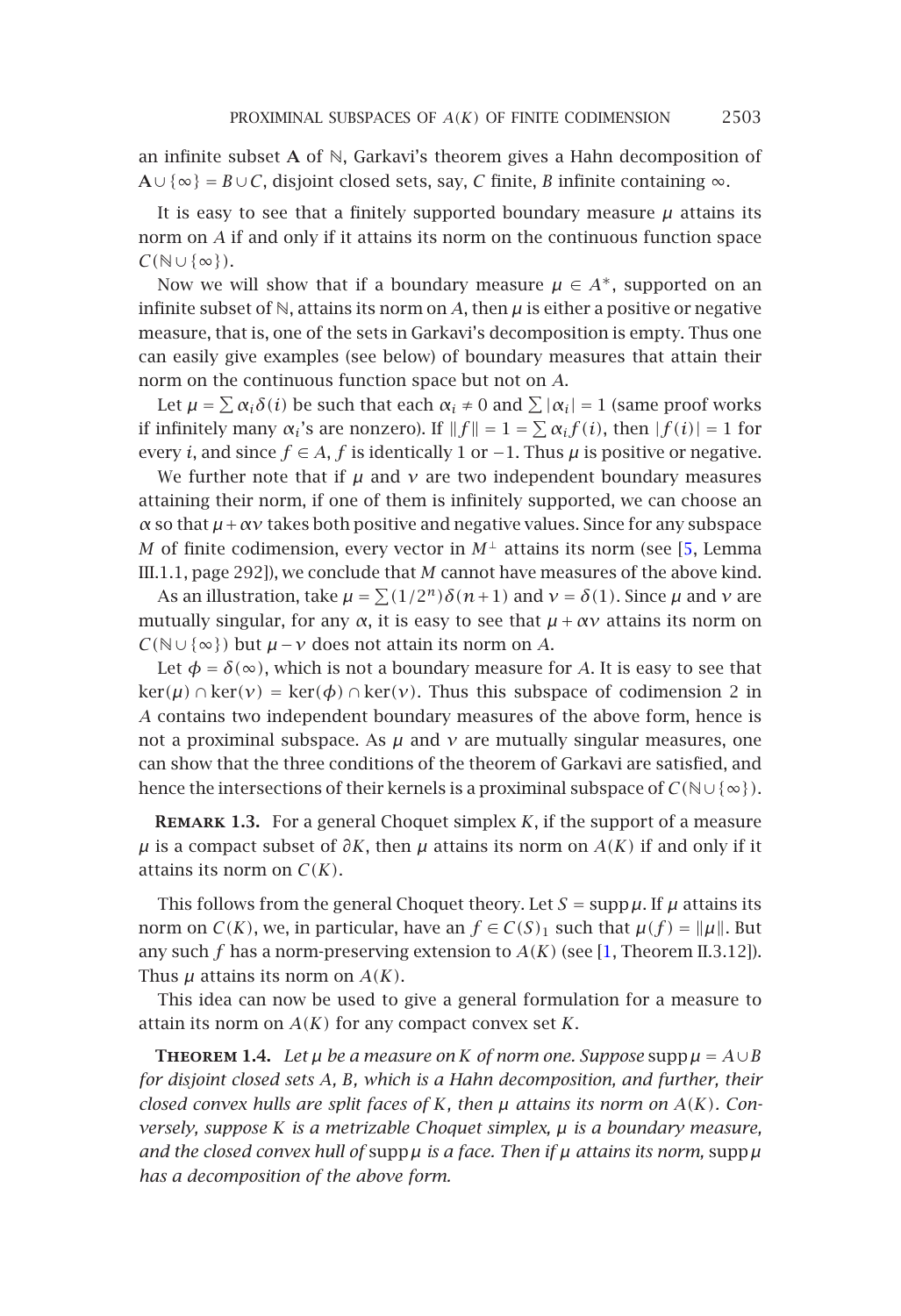2504 T. S. S. R. K. RAO

**PROOF.** Suppose we have such decomposition. Let  $F = CO^{-}(A)$  and  $G =$  $CO^-(B)$ . Note that they are disjoint. This is because since  $F \cap G$  is a closed face, we only need to observe that it has no extreme points of *K*.

Indeed if  $x \in F \cap G$  is an extreme point, then, by Milman's theorem (see [4, Proposition 1.5]),  $x \in A \cap B$ . Thus *F* and *G* are disjoint.

Also note that  $CO(F \cup G)$  is a split face (see [1, Corollary II.6.8]) and *G* is the complementary face of *F* relative to the set  $CO(F \cup G)$ . Thus there exists an  $a \in A(CO(F \cup G))_1$  such that  $\mu(a) = 1$  (see [1, Proposition II.6.19]). Since  $CO(F \cup G)$  is a split face, this *a* has a norm-preserving extension to  $a' \in A(K)$ (see [1, Theorem II.6.15]) and  $\mu(a') = 1$ . We note that  $CO(F \cup G) = CO^{-}(supp \mu)$ is a split face which is a consequence of our assumption.

Now suppose *K* is a metrizable simplex,  $\mu$  is a boundary measure, and  $F =$  $CO^{-}$ (supp  $\mu$ ) is a face. Since  $|\mu|(\partial K \cap \text{supp}\mu) = 1$ ,  $F = CO^{-}$ (supp  $\mu$ ) = CO<sup>-</sup> $(\partial K)$ ∩supp*µ)*. Note that, by Milman's theorem, *∂F* ⊂ supp*µ*, and since *∂K*∩supp*µ*⊂ *∂F*, |*µ*|*(∂F)* = 1. Thus supp*µ* ⊂ *(∂F)*−. Hence supp*µ* = *(∂F)*−. Also as *F* is again a Choquet simplex, we may assume without loss of generality that *(∂K)*<sup>−</sup> = supp*µ*.

Let  $1 = ||a|| = \mu(a)$ . As in the case of continuous functions, suppose supp  $\mu =$ *A* ∪ *B* for closed disjoint sets *A*, *B* which is a Hahn decomposition. Suppose  $A = \{x : a(x) = 1\}$ . We will show that *A* is a dilated set, that is, for any boundary measure *ν* with its resultant  $\gamma(v) \in A$ ,  $\nu(A) = 1$ . [It](#page-4-3) would then follow from a result of [3] that CO−*(A)* is a face, and hence, a split face since *K* is a simplex.

Let *ν* be a maximal measure with  $\gamma(v) \in A$ . Then  $1 = a(\gamma(v)) = \int a dv$ . Since *ν* is a maximal measure,  $v({x \in \partial K : a(x) = 1}) = 1$ . Thus  $v(A) = 1$ .  $\Box$ 

**REMARK 1.5.** For a metrizable *K* and a boundary measure  $\mu$  since  $|\mu| (\partial K \cap$  $\text{supp}\,\mu$ ) = 1, we have that  $\text{CO}^-(\text{supp}\,\mu) = \text{CO}^-(\text{supp}\,\mu \cap \partial K)$ . Thus if *F* is a closed split face such that  $\partial F = \text{supp}\,\mu \cap \partial K$ , then  $F = \text{CO}^{-}(\text{supp}\,\mu)$ . Thus in the metrizable case, for a boundary measure  $\mu$ , the above result can be formulated in terms of the structure topology on *∂K* (see [1, Chapter II, Section 6]) as supp*µ* ∩*∂K*, *A*∩*∂K*, and *B* ∩*∂K* are structurally closed sets. Since when *∂K* is closed, the structure and usual topology coincide on *∂K*, these assumptions are consistent with the theorem of Garkavi.

We conclude with a partial result on proximinal subspaces of finite codimension of *A(K)*.

**PROPOSITION 1.6.** *Let K be a Choquet simplex. Let*  $Y \subset C(K)$  *be a proximinal subspace of codimension n and suppose*  $Y^{\perp}$  = span $\{\mu_1, \ldots, \mu_n\}$  *such that*  $E_i$  = supp  $\mu_i \subset \partial K$  *for all i. Then*  $Y' = \{a \in A(K) : \mu_i(a) = 0 \text{ for } 1 \le i \le n\}$  *is a proximinal subspace of A(K).*

**PROOF.** Let  $E = \bigcup E_i$ . By applying Garkavi's theorem, it is easy to see that *Y* ∼ = { $g \in C(E)$  :  $\mu_i(g) = 0$  for  $1 \le i \le n$ } is a proximinal subspace of *C(E)*. Let *a* ∈ *A*(*K*) and let *f* ∈ *Y* ∼ be a best approximation for *a*|*E*. Let *h* ∈ *A*(*K*)